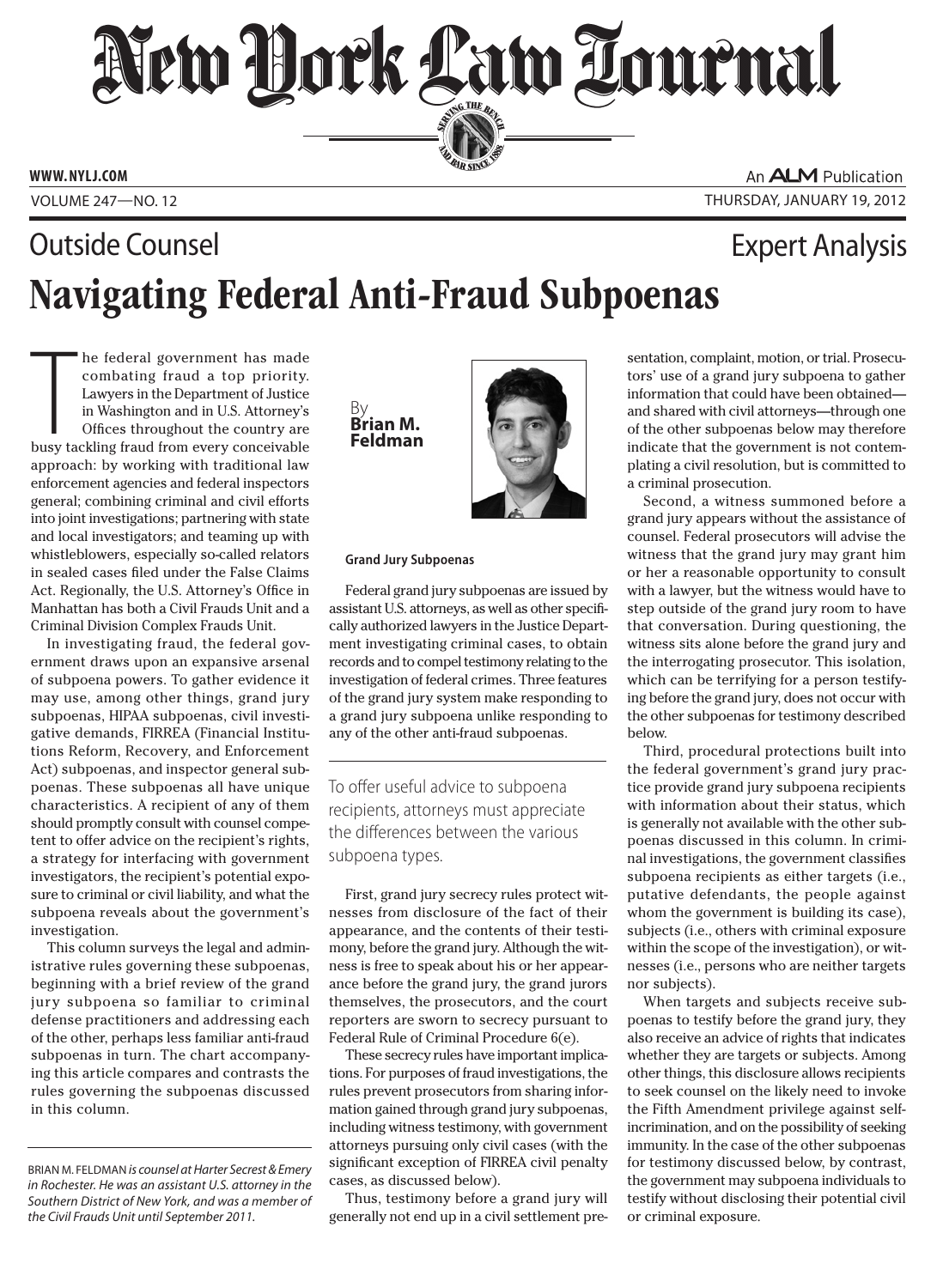| $\mathsf{J}\mathsf{u}\mathsf{u}\mathsf{p}\mathsf{v}\mathsf{c}\mathsf{u}\mathsf{a}\mathsf{s}\mathsf{u}\mathsf{s}\mathsf{u}\mathsf{s}\mathsf{u}\mathsf{s}\mathsf{u}\mathsf{u}\mathsf{u}$ |                                               |                                                                                                         |                                                                  |                                                                        |                                                                                      |                                                                                 |                                                                  |
|----------------------------------------------------------------------------------------------------------------------------------------------------------------------------------------|-----------------------------------------------|---------------------------------------------------------------------------------------------------------|------------------------------------------------------------------|------------------------------------------------------------------------|--------------------------------------------------------------------------------------|---------------------------------------------------------------------------------|------------------------------------------------------------------|
| Subpoena<br><b>Type</b>                                                                                                                                                                | <b>Governing</b><br><b>Rules</b>              | <b>Categories</b><br>Of Inves-<br>tigations<br><b>Authorized</b>                                        | <b>Issuing</b><br><b>Entity</b>                                  | Whether<br>Subpoena<br><b>May</b><br><b>Compel</b><br><b>Testimony</b> | Whether<br><b>Counsel</b><br><b>May Be</b><br><b>Present for</b><br><b>Testimony</b> | Whether<br><b>Sharing</b><br><b>Permitted</b>                                   | <b>Special</b><br><b>Limits</b><br>On Use                        |
| Grand jury<br>subpoena                                                                                                                                                                 | Fed. R. Crim.<br>P. 6; Fed. R.<br>Crim. P. 17 | All federal<br>crimes                                                                                   | Federal<br>criminal<br>prosecutors                               | Yes                                                                    | <b>No</b>                                                                            | <b>No</b><br>(with limited<br>exceptions,<br>such as<br><b>FIRREA</b><br>cases) | Procedural<br>protections<br>for targets                         |
| <b>HIPAA</b><br>subpoena                                                                                                                                                               | 18 U.S.C.<br>§3486                            | Criminal<br>federal<br>health care<br>offenses                                                          | U.S.<br>Attorneys<br>or Justice<br>Dept.<br>Criminal<br>Division | No<br>(except<br>custodians<br>of records)                             | Yes                                                                                  | Yes                                                                             | N/A                                                              |
| Civil<br>investigative<br>demand                                                                                                                                                       | 31 U.S.C.<br><b>§3733</b>                     | <b>Civil False</b><br>Claims Act<br>violations                                                          | U.S.<br>Attorneys<br>or Justice<br>Dept. civil<br>component      | Yes                                                                    | Yes                                                                                  | Yes,<br>including<br>with relators                                              | By default,<br>recipient<br>subject to<br>a single<br>deposition |
| <b>FIRREA</b><br>subpoenas                                                                                                                                                             | 12 U.S.C.<br>§1833a                           | <b>FIRREA civil</b><br>penalty cases<br>(e.g., wire<br>fraud affect-<br>ing a financial<br>institution) | U.S.<br>Attorneys<br>or Justice<br>Dept. civil<br>component      | Yes                                                                    | Yes                                                                                  | Yes                                                                             | N/A                                                              |
| Inspector<br>General<br>subpoenas                                                                                                                                                      | 5 U.S.C.<br>App., §4(a)                       | Waste,<br>fraud, abuse<br>relating to<br>the agency                                                     | Agency<br>Inspectors<br>General                                  | No                                                                     | N/A                                                                                  | Yes                                                                             | N/A                                                              |

**Subpoenas — a Comparison**

#### **HIPAA Subpoenas**

Health care fraud has been the most productive area of fraud investigations for the Justice Department over the past decade. The Health Insurance Portability and Accountability Act (HIPAA) authorizes the Justice Department to issue administrative subpoenas—known as health care fraud or HIPAA subpoenas whenever the department is investigating a "Federal health care offense."1 These offenses, enumerated at 18 U.S.C. §24(a), consist of various frauds relating to health care benefits. They are all criminal offenses.

HIPAA subpoenas may be used to compel the production of records in such investigations; but they do not, generally, provide prosecutors with a route to compel testimony (with the sole exception being the limited ability to depose a records custodian).<sup>2</sup> Every U.S. attorney's office, as well as the Criminal Division in Washington, D.C., has the authority to issue HIPAA subpoenas.3

The secrecy provisions of Federal Rule of Criminal Procedure 6(e) are wholly inapplicable to HIPAA subpoenas. A client who receives a HIPAA subpoena must understand that its response to the subpoena may therefore be

used by the U.S. attorney's office, or civil components within the Department of Justice, to file or build a civil case, such as a False Claims Act suit, even if the client ultimately escapes any criminal charges. Indeed, the ability to share information with civil attorneys is the primary reason a prosecutor would use a HIPAA subpoena instead of a grand jury subpoena.<sup>4</sup>

#### **Civil Investigative Demands**

The False Claims Act authorizes subpoenas called civil investigative demands, which may be used to obtain records, answers to interrogatories, and testimony.5 The False Claims